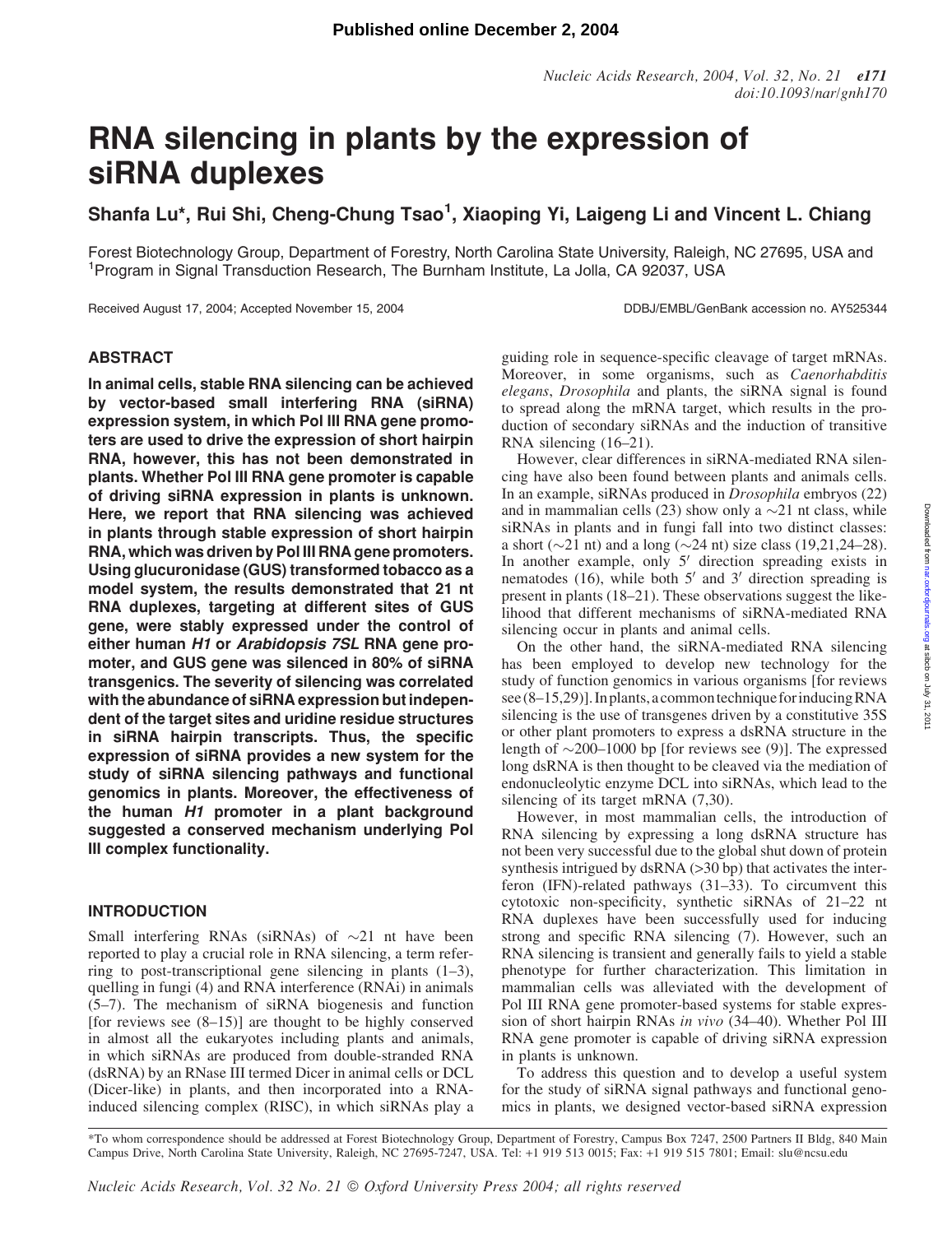systems under the control of a human H1 or a plant 7SL RNA gene promoter. Then, we tested these systems in glucuronidase (GUS) transformed tobacco. The results demonstrated that target GUS gene was silenced in 80% of siRNA transgenics. The severity of silencing was correlated with the abundance of siRNA expression but was independent of the target sites and uridine residue structures in siRNA hairpin.

# MATERIALS AND METHODS

#### **Constructs**

In order to express short hairpin RNA in plant cells, the binary vector system that is amenable to Agrobacterium-mediated transformation was applied. Two promoters, one from human H1 RNA and the other from Arabidopsis 7SL RNA gene, were used to drive siRNA expression. pGPH1 and pGPSL were named for the constructs corresponding to the promoters, respectively. For each promoter, two or three siRNA constructs were made in order to compare the effects of siRNA sites on target mRNA and the uridine residue structures in siRNA hairpin.

Two H1 promoter constructs were designed, pGPH1-GT1 and pGPH1-GT2. For pGPH1-GT1, a forward oligo GT1F: 5'-GATCCCCACTGTGGAATTGATCAGCGTTCAAGAGA-CGCTGATCAATTCCACAGTTTTTTGGAAA-3' and a complementary oligo GT1R: 5'-AGCTTTTCCAAAAAACT-GTGGAATTGATCAGCGTCTCTTGAACGCTGATCAA-TTCCACAGTGGG were synthesized, and another pair of oligos (forward oligo GT2F 5'-GATCCCCTTGATCAGC-GTTGGTGGGATTCAAGAGATCCCACCAACGCTGAT-CAATTTTTGGAAA-3' and complementary oligo GT2R 5'-AGCTTTTCCAAAAATTGATCAGCGTTGGTGGGAT-CTCTTGAATCCCACCAACGCTGATCAAGGG-3') were

designed for pGPH1-GT2 construct. The oligo contained sense and antisense 19 nt target sequences separated by a 9 nt spacer (in boldface). GT1 targeted at the sequence of 80–98 downstream from ATG in GUS-coding region and GT2 at the sequence of 89–107. The forward and complementary oligos were annealed and then cloned into pSUPER vector (34) at downstream of the  $H1$  promoter (H1-P). After confirmation of sequence accuracy, the H1-P::GT expression cassette was then excised by double digestion with EcoRI and HindIII and cloned into binary vector pGPTV-HPT (41) by replacing pAnos-uidA fragment. Thus, the yielded siRNA expression vectors, pGPH1-HPT-GT1 and pGPH1-HPT-GT2, were amenable to Agrobacterium transformation system under selection of hygromycine (Figure 1).

To clone At7SL4 promoter (7SL-P), Arabidopsis thaliana (Columbia ecotype) genomic DNA was PCR-amplified using a forward primer (SLpF 5'-GGAATTCTGCGTTTG-AAGAAGAGTGTTTGA-3') and a reverse primer (SLpR 5'-GCCCGGGAAGATCGGTTCGTGTAATATAT-3' ). To facilitate subsequent cloning, a restriction site (EcoRI in forward primer and SmaI in reverse primer are underlined) was included at  $5'$  end. The PCR product was cloned into a pCR2.1-TOPO system (Invitrogen) and the accuracy of the promoter was subsequently confirmed (AY525344). The 3'-untranscribed region (3'-UT) of At7SL4 gene was also cloned by PCR amplification from A.thaliana (Columbia ecotype). Using forward primer SLtF (5'-GTCTAGATTTT-GATTTTGTTTTCCAAAACTTTCTACG-3<sup>7</sup>, an XbaI site underlined at  $5'$  end) and reverse primer SLtR  $(5'$ -GAAGCTTGGTGTTGATCACAACGATACA-3', a HindIII site underlined at  $5'$  end),  $3'$ -UT fragment was amplified by PCR and cloned into pCR2.1-TOPO system. After the sequence was confirmed, the 3'-UT fragment was assembled with 7SL-P to form siRNA expression module, 7SL-P::UT.



Figure 1. Preparation of human H1 RNA gene promoter-based siRNA expression constructs. The 19 nt GUS gene specific sequence (GT1 or GT2) separated by a 9 nt spacer from the reverse complement of the same sequence followed by a termination signal of five thymidines (H1-GT1 or H1-GT2) was cloned into pSUPER (34) downstream of the H1 promoter (H1-P). The H1-P::GT expression construct harboring H1-GT1 or H1-GT2 was then excised and cloned into the binary vector pGPTV-HPT (41). The resulting vector, pGPH1-HPT-GT1 or pGPH1-HPT-GT2, which contained a hygromycin phosphotransferase (hpt) selectable marker gene under the control of a nopaline synthase promoter (Pnos)-transcription terminator (pAg7, agropine synthase polyadenylation signal sequence) pair, was then mobilized into A.tumefaciens C58 for transforming tobacco. The predicted secondary siRNA structures of H1-GT1 and H1-GT2 are depicted.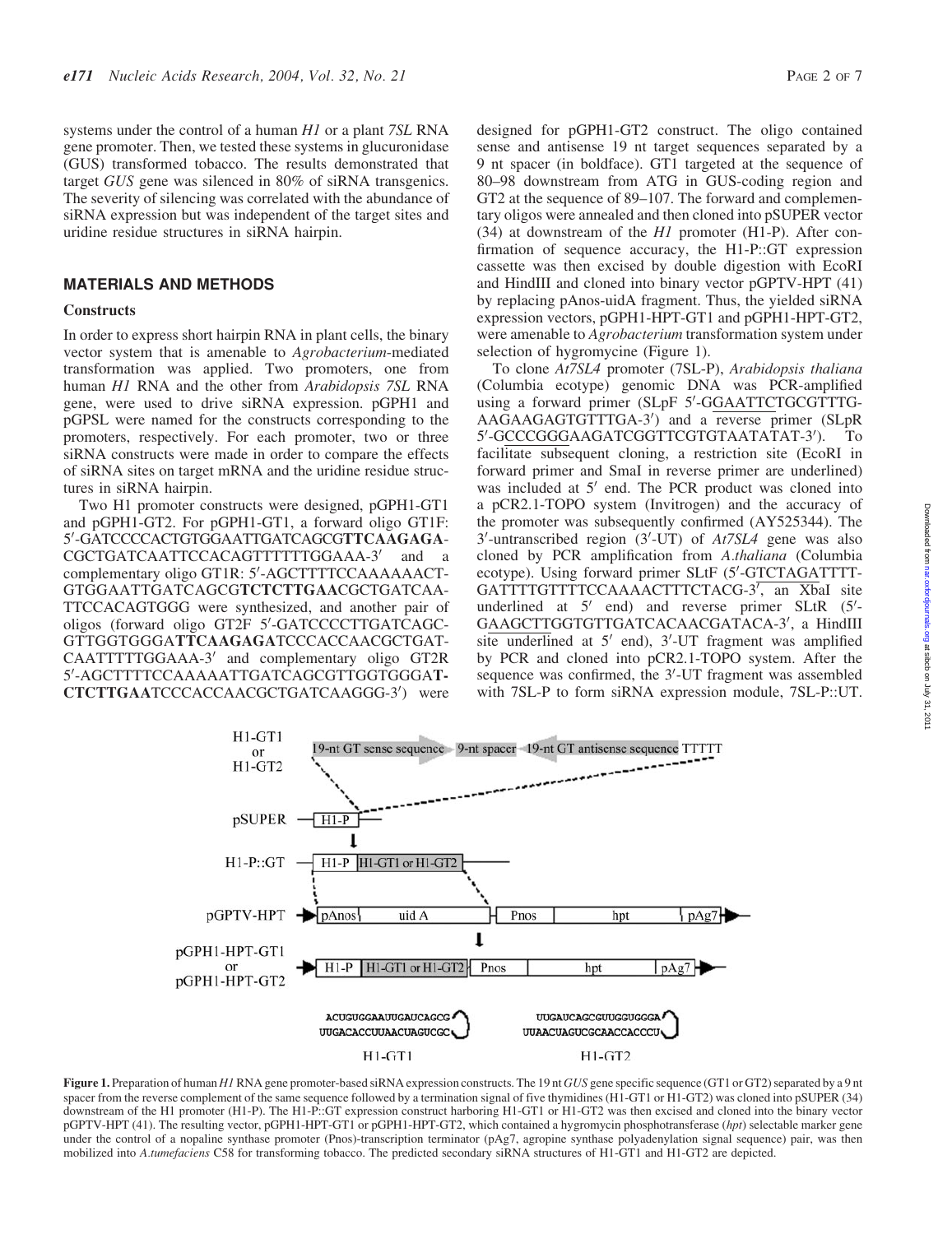

Figure 2. Preparation of plant 7SL RNA gene promoter-based siRNA expression constructs. A promoter fragment (7SL-P, 289 bp) containing USE and TATA elements (47) and a 3'-UT region (267 bp) of Arabidopsis At7SL4 (AY525344) gene were cloned and ligated in pUC19, from which the 7SL-P::UT construct was excised and cloned into the pGPTV-HPT vector (41) to replace the pAnos-uidA fragment. The resulting vector, pGPSL, contained an hpt selectable marker gene under the control of a nopaline synthase promoter (Pnos)-transcription terminator (pAg7, agropine synthase polyadenylation signal sequence) pair. GUS genespecific 7SL-GT1, 7SL-GT2 or 7SL-GT3 sequence module, which contained a termination signal of seven thymidines, for the generation of the corresponding hairpin, siRNA was inserted into pGPSL between 7SL-P and 3'-UT. The resulting binary vectors were named pGPSL-HPT-GT1, pGPSL-HPT-GT2 and pGPSL-HPT-GT3, respectively. The binary vector was then mobilized into A.tumefaciens C58 for transforming tobacco. The predicted secondary siRNA structures of 7SL-GT1, 7SL-GT2 and 7SL-GT3 are depicted.

This module structure was then cloned into pGPTV-HPT (41) to replace uidA-pAnos fragment and resulted in a plasmid named pGPSL (Figure 2).

Following the similar design of H1 promoter constructs, three 7SL promoter vectors, pGPSL-HPT-GT1, pGPSL-HPT-GT2 and pGPSL-HPT-GT3, were constructed. Three pairs of oligos, GT1 (GPSL1aF, 5'-TACACTGTGGAATT-GATCAGCGTTCAGATGACGCTGATCAATTCCACAG-TTTTTTTTT and GPSL1aR, 5'-CTAGAAAAAAAACTGTG-GAATTGATCAGCGTCATCTGAACGCTGATCAATTC-CACAGTGTA), GT2 (GPSL2F, 5'-TACTTGATCAGCGTT-GGTGGGATTCAGATGATCCCACCAACGCTGATCAA-TTTTTTT and GPSL2R, 5'-CTAGAAAAAAATTGATCA-GCGTTGGTGGGATCATCTGAATCCCACCAACGCTG-ATCAAGTA), and GT3 (GPSL1F, 5'-TACCTGTGGAATT-GATCAGCGTTTCAGATGAACGCTGATCAATTCCAC-AGTTTTTTTT and GPSL1R 5'-CTAGAAAAAAACTGTG-GAATTGATCAGCGTTCATCTGAAACGCTGATCAAT-TCCACAGGTA) were synthesized for the construction. These siRNA structures targeted at different sites of GUS mRNA, respectively, at 80–98, 89–107 and 81–99 sequence downstream of GUS ATG. As described above, the siRNA duplex was inserted into pGPSL between 7SL-P and 3'-UT fragment (Figure 2).

# Agrobacterium-mediated transformation and GUS activity assay

The pGPH1 and pGPSL series plasmids were mobilized individually into Agrobacterium tumefaciens strain C58 by freeze-thaw method (42). Leaf disc transformation of tobacco (Nicotiana tabacum cv. Havana) and histochemical characterization of GUS activity was conducted as described previously (43). For GUS enzyme activity assay,  $\sim$ 100 mg leaf tissues were ground in 800 ml GUS extraction buffer (50 mM phosphate buffer, pH 7.4, 10 mM DTT, 1 mM Na2-EDTA, 0.1% sodium lauryl sarcosine and 0.1% Triton-X 100) by FastPrep FP120 (Thermo Savant). The GUS activity was analyzed according to Jefferson *et al.* (44). The fluorescence was detected by a TD-700 Fluorometer (Turner Designs). The protein concentration was determined using Protein Assay Dye Reagent Concentrate (Bio-Rad) by DU 800 Spectrophotometer (Beckman Coulter).

# Gel blot analysis of GUS gene expression

An aliquot of 5  $\mu$ g of total RNA isolated with TRIzol<sup>®</sup> Reagent (Invitrogen) was used in each lane of the northern blots. RNA gel electrophoresis, blotting and hybridization were performed as described previously  $(43)$ .  $32P$ -labeled probe was prepared from the entire GUS-coding sequence. Hybridization was performed at  $65^{\circ}$ C.

#### Gel blot analysis of siRNA expression

Northern hybridization of small RNA was performed according to Hutvágner et al. (45) with modifications. Total RNA ( $25 \,\mu$ g) isolated with TRIzol® Reagent (Invitrogen) was denatured for 10 min at  $65-70^{\circ}$ C, separated in  $12\%$  polyacrylamide/8 M urea gel (Amersham) in Protean II apparatus (BioRad), and electro-blotted onto Hybond- $N^+$  membrane (Amersham) by using a Trans-Blot SD Semi-Dry Electrophoretic Transfer Cell (BioRad). After UV cross-linking and air drying, blots were prehybridized in  $5 \times$  SSC,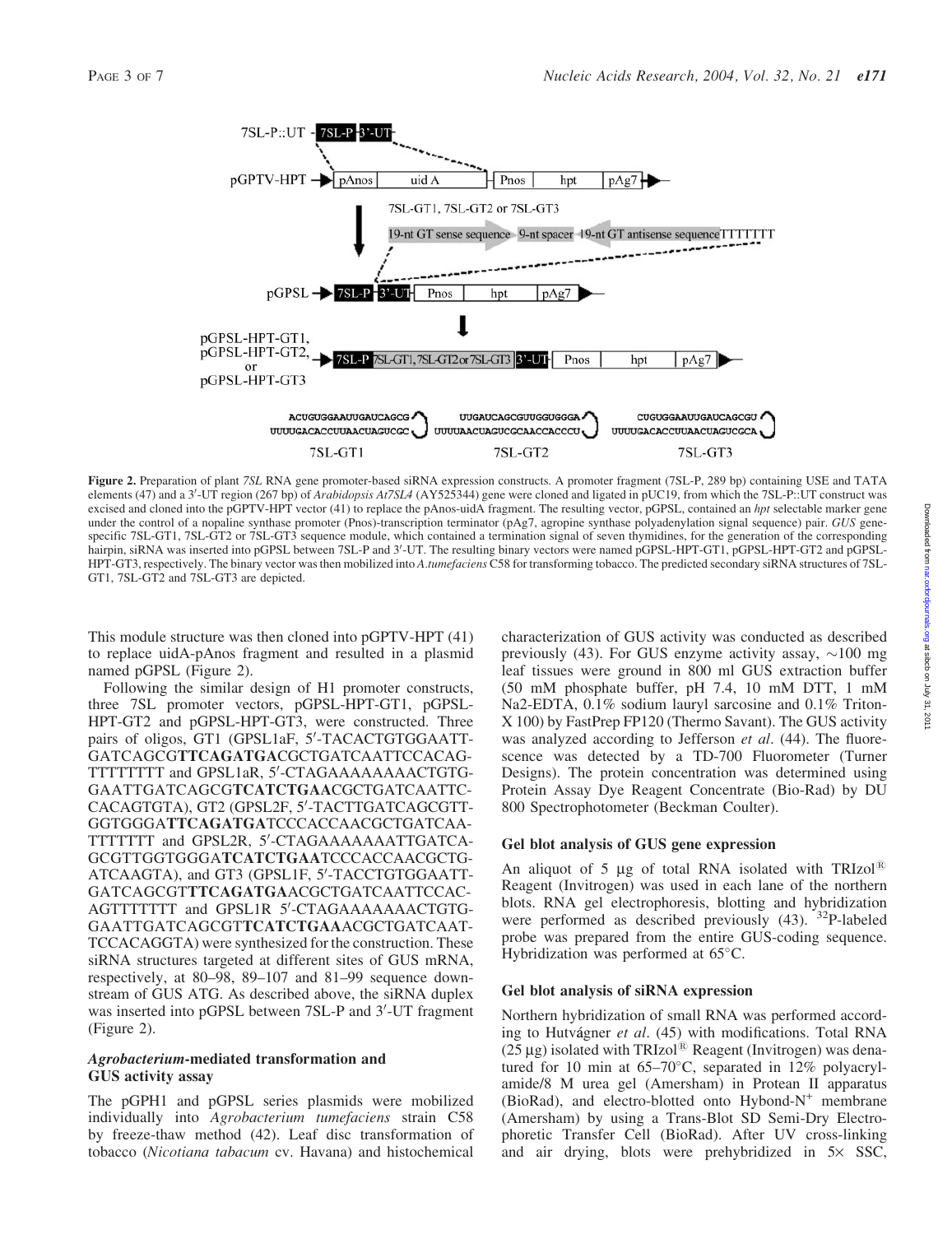$5\times$  Denhardt's solution and  $0.5\%$  SDS at  $50^{\circ}$ C for 2–3 h, and hybridized with a randomly primed  $32P$ -labeled probe from the entire GUS-coding sequence at  $50^{\circ}$ C for 16 h. The membranes were washed once in  $2 \times$  SSC at  $50^{\circ}$ C for 5 min and 3–4 times in  $2 \times$  SSC and  $1\%$  SDS at  $50^{\circ}$ C for 20 min. Signals were visualized by autoradiography on X-ray at  $-80^{\circ}$ C.

#### RESULTS AND DISCUSSION

#### Human H1 RNA gene promoter-based siRNA expression system

We first produced, via *Agrobacterium*-mediated transformation and kanamycin selection, transgenic tobacco plants expressing a GUS reporter gene under the control of a CaMV 35S promoter and a Nos terminator. A line exhibiting a strong GUS activity was selected, named GUS-line, for testing the siRNA expression vectors designed for silencing the GUS gene expression. Based on the standard design rules (46), two 19 nt sequences (designated GT1 and GT2) targeting at two distinct sites in GUS mRNA (nt 80–98 for GT1 and nt 89–107 for GT2) were selected for constructing the expression vectors. The siRNA expression cassette, H1-GT1 or H1- GT2 (Figure 1), consisting of the sense and the antisense 19 nt sequences linked through a 9 base spacer, was under the control of a human  $\overline{H}$  RNA gene promoter (34). The siRNA expression construct (pGPH1-HPT-GT1 or pGPH1- HPT-GT2) containing a hygromycin phosphotransferase  $(hpt)$  marker gene (Figure 1) was transferred into the GUS-line via Agrobacterium and the transgenic plants were produced under hygromycin selection.

A total of 23 transgenic plants were produced from the pGPH1-HPT-GT1 construct and 19 from pGPH1-HPT-GT2. These siRNA transgenics and the GUS-line control plants were characterized when  $\sim$ 1 month old. GUS histological analyses showed that the leaf, stem and root of a majority of the pGPH1-HPT-GT1 and pGPH1-HPT-GT2 transgenics had either reduced or had no GUS staining (Figure 3). Quantitative assay of GUS protein activity in leaves of siRNA transgenics and GUS-line control demonstrated that 74% of the pGPH1- HPT-GT1 transgenics had a GUS activity reduction, ranging from 12 to 94%, and 84% of the pGPH1-HPT-GT2 transgenics exhibited 31–97% GUS activity reduction. The reduction in GUS activity (Figure 4A) corresponded with the diminished GUS mRNA level (Figure 4C).

We then examined whether the siRNA transgenics produced GUS-specific small RNAs, the necessary molecules for the siRNA-mediated gene silencing. Total RNA was isolated from leaves of pGPH1-HPT-GT1 and pGPH1-HPT-GT2 transgenic and GUS-line control plants and gel blot analysis of small RNAs using GUS gene sequence-specific probes was performed as described by Hutvágner et al. (45). As shown in Figure 4D, a GUS-specific small RNA hybridizing band of  $\sim$ 21 nt in size was present in the transgenic lines having reduced GUS mRNA and protein activity, but was absent from the GUS-line control. Furthermore, the abundance of the specific small RNA was inversely correlated to that of GUS mRNA (Figure 4C and D), indicating that the siRNA-guided degradation of the target mRNA was involved. That GT1 and GT2 expression vectors having siRNA sequences targeting at two GUS mRNA sites exerting a similar gene silencing efficiency is also consistent with the proposed siRNA mechanism (7,34,36), in which gene silencing efficiency is independent of the target sites.

According to the design of siRNA expression vector, the transcript of siRNA expression cassette was predicted to form an inverted hairpin RNA structure containing one (for H1-GT1) or two (for H1-GT2)  $3'$  overhanging uridines (Figure 1). Such a structure of  $3'$  overhanging uridines is reported to be necessary for an siRNA-guided mRNA cleavage (7). Our results showed that gene silencing efficiency might be independent of the number of  $3'$  overhanging uridine (U) residues as testified with 1 U in GT1 versus 2 in GT2. Overall, the results demonstrated an effective gene silencing system for stably inducing targeted RNA silencing through the expression of gene-specific siRNA transgenes. The effectiveness of the human H1 promoter in a plant background indicated that plant Pol III complex is capable of initiating transcription through the recognition of the mammalian promoter sequences, suggesting a conservative mechanism likely underlying Pol III RNA processing in plants and mammalian cells.

# Plant 7SL RNA gene promoter-based siRNA expression system

We next tested a plant promoter-based system. A DNAdependent RNA polymerase III 7SL RNA gene promoter from A.thaliana was chosen for this purpose because the transcription of small 7SL RNA genes is controlled exclusively



Figure 3. Histological staining of GUS protein activity in tobacco plants harboring human H1 RNA gene promoter-based siRNA expression vectors. GUS staining of stem cross-section, leaf and root from 1-month-old siRNA-transgenic (pGPH1-HPT-GT1 and pGPH1-HPT-GT2) and GUS-expressing control (C) tobacco plants.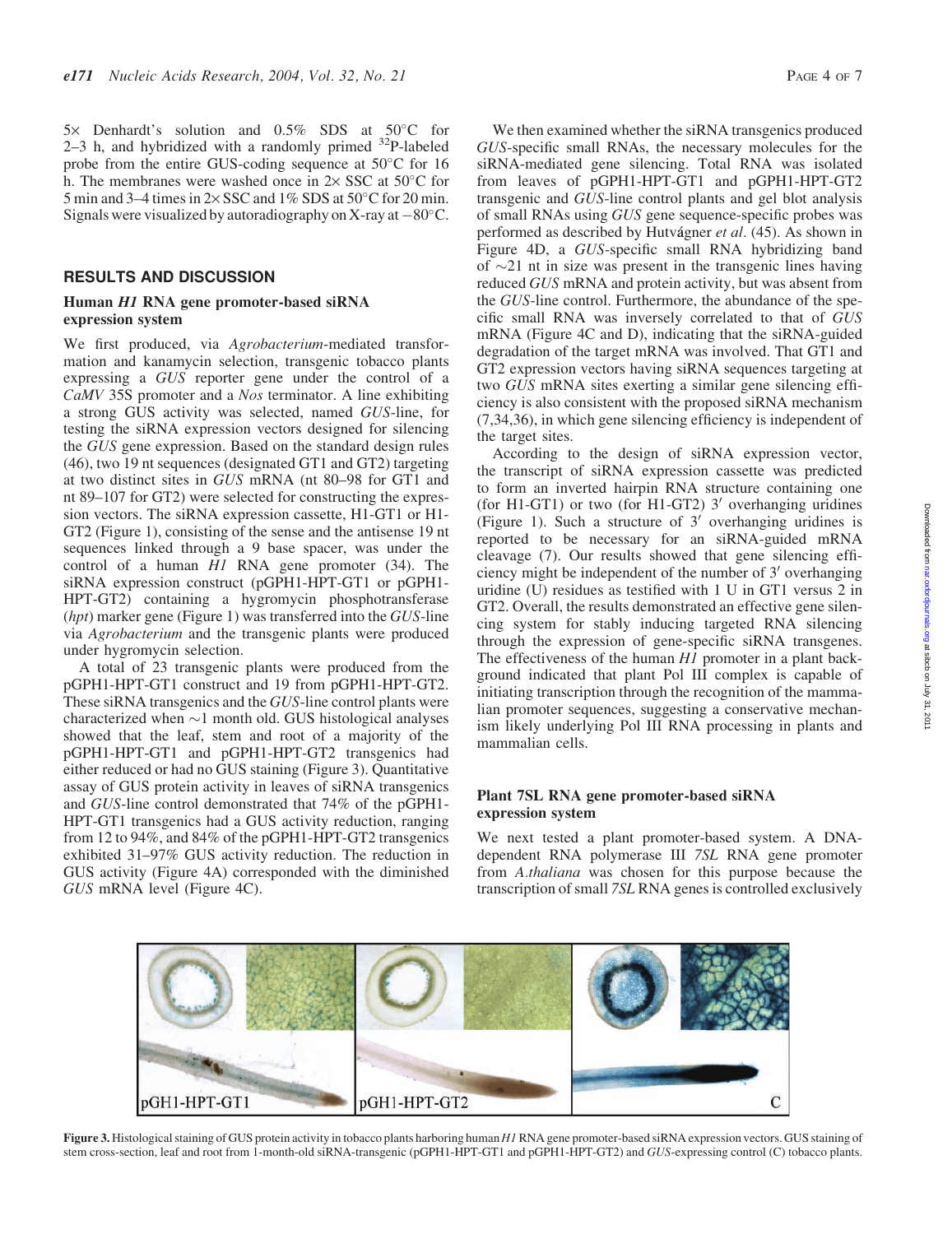

Figure 4. Analysis of human H1 promoter-mediated siRNA silencing of GUS gene expression in transgenic tobacco. (A) GUS protein activity in leaves of the control plants (C) and 10 pGPH1-HPT-GT2 transgenic lines. Mean values were calculated from three independent measurements per line. (B) Loading control for gel blot analysis showing 25S rRNA transcript levels. (C) The same gel blot as in (B) was used to characterize the GUS mRNA level with a GUS cDNA probe. (D) Gel blot detection of small RNAs of  $\sim$ 21 nt, as indicated, using a GUS cDNA probe. RNA was isolated from a portion of the leaves used for GUS protein activity assay in (A).

by their upstream external regulatory sequence elements (USE and TATA) (47) and terminates at a run of five to seven thymidines. Therefore, their promoters were expected to direct the expression of siRNA duplexes that would contain  $3'$  overhanging uridines, affording the needed structure for an siRNA-guided mRNA cleavage (7).

Four A.thaliana 7SL genes have been cloned, including At7SL4 (AY525344) that we isolated. From At7SL4 gene, a 289 bp promoter fragment (7SL-P) containing USE and TATA elements and a  $267$  bp  $3'$ -UT segment were cloned and fused into pGPTV-HPT (41) to assemble the siRNA expression cassette, pGPSL (Figure 2). In addition to GT1 and GT2 sequences, 19 nt GUS mRNA sequences, named GT3 targeting at nt 81–99 of the GUS-coding region, were also selected for constructing the siRNA expression constructs. These three constructs, pGPSL-HPT-GT1, pGPSL-HPT-GT2 and pGPSL-HPT-GT3 (Figure 2), were then mobilized into A.tumefaciens C58 cells individually for transforming the GUS-line. After hygromycin selection, a total of 89 plants were regenerated from these three expression constructs. The same analysis schemes as described in H1 promoterbased siRNA expression system were applied. The results demonstrated that 83% of these transgenic plants exhibited a reduction in GUS enzyme activity, ranging from 20 to 99%. No apparent difference in overall GUS activity reduction efficiency was observed among these three expression constructs. The GUS activity reduction corresponded with the diminished GUS mRNA level (Figure 5A and C) and with the appearance/abundance of the GUS-specific small RNAs (Figure 5D).



Figure 5. Analysis of plant 7SL promoter-mediated siRNA silencing of GUS gene expression in transgenic tobacco. (A) GUS protein activity in leaves of the control plants (C) and 11 pGPSL-HPT-GT2 transgenic lines. Mean values were calculated from three independent measurements per line. (B) RNA loading control. (C) Same gel blot used in (B) above was used to characterize the GUS mRNA level with a GUS cDNA probe. (D) Gel blot detection of small RNAs of  $\sim$ 21 nt, as indicated, using a GUS cDNA probe. RNA was isolated from a portion of the leaves used for GUS protein activity assay in (A).

Thus, the present study demonstrated that both the human H1 and the Arabidopsis 7SL RNA gene promoters were able to drive the expression of specific short hairpin RNA that subsequently resulted in the target gene silencing in a highly efficient manner in plants. Recent results showed that no secondary siRNA was produced from endogenous gene in rice (48), suggesting that the systems developed in this report could be used for specific silencing of the genes whose sequences are similar to each other, although this type of specificity needs to be further examined precisely. Moreover, the application of the systems would also promise high potential in the analysis of various aspects of plant siRNA signal pathways, such as the distinct functions of short  $(\sim 21 \text{ nt})$  and long  $(\sim 24$  nt) sizes of siRNA, which were found to exist in plants (19,21,24–28) and the biogenesis of secondary siRNA (16–21). Furthermore, the successful development of small RNA expression system under the control of Pol III RNA promoter in plants would shed light on the research of small RNA function, such as the function of plant microRNAs (miRNAs). miRNAs are a large class of small non-coding RNAs and are believed to play crucial roles in regulatory pathways of many plant developmental processes (49–53). However, the function of most of miRNAs is yet to be characterized (51,53). In this context, the described siRNA systems could be a timely tool.

## ACKNOWLEDGEMENT

This work was supported by a grant from the US Department of Energy Division of Energy Biosciences DE-FG02- 03ER15442.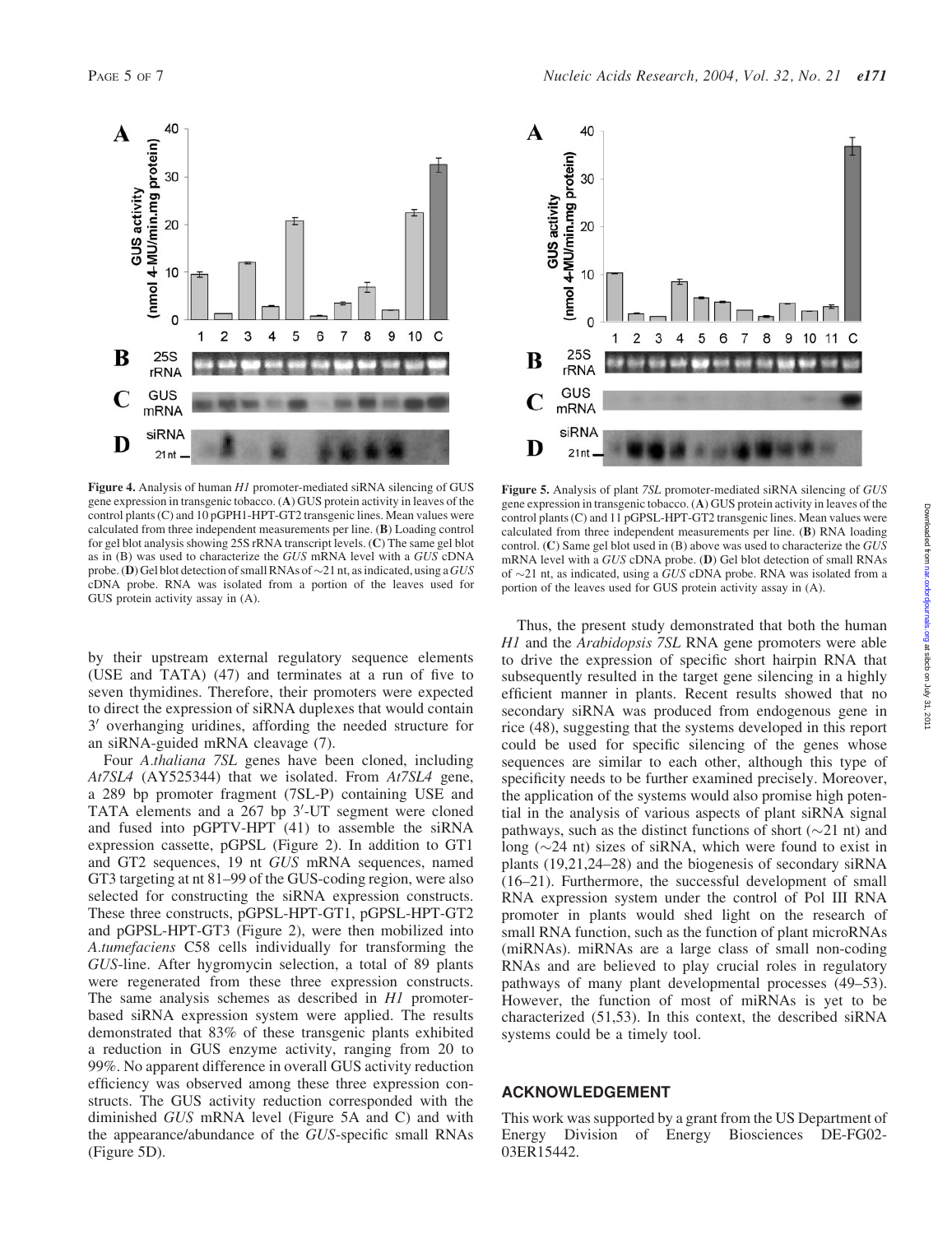# **REFERENCES**

- 1. Van der Krol,A.R., Mur,L.A., Beld,M., Mol,J.N.M. and Stuitje,A.R. (1990) Flavonoid genes in petunia: addition of a limited number of gene copies may lead to a suppression of gene expression. Plant Cell, 2, 291–299.
- 2. Napoli,C., Lemieux,C. and Jorgensen,R. (1990) Introduction of a chimeric chalcone synthase gene into petunia results in reversible co-suppression of homologous genes in trans. Plant Cell, 2, 279–289.
- 3. English,J.J., Mueller,E. and Baulcombe,D.C. (1996) Suppression of virus accumulation in transgenic plants exhibiting silencing of nuclear genes. Plant Cell, 8, 179–188.
- 4. Cogoni,C., Irelan,J.T., Schumacher,M., Schmidhauser,T.J., Selker,E.U. and Macino,G. (1996) Transgene silencing of the al-1 gene in vegetative cells of Neurospora is mediated by a cytoplasmic effector and does not depend on DNA–DNA interactions or DNA methylation. EMBO J., 15, 3153–3163.
- 5. Fire,A., Xu,S., Montgomery,M.K., Kostas,S.A., Driver,S.E. and Mello,C.C. (1998) Potent and specific genetic interference by double-stranded RNA in Caenorhabditis elegans. Nature, 391, 806-811.
- 6. Tuschl,T., Zamore,P.D., Lehmann,R., Bartel,D.P. and Sharp,P.A. (1999) Targeted mRNA degradation by double-stranded RNA in vitro. Genes Dev., 13, 3191–3197.
- 7. Elbashir,S.M., Harborth,J., Lendeckel,W., Yalcin,A., Weber,K. and Tuschl,T. (2001) Duplexes of 21-nucleotide RNAs mediate RNA interference in cultured mammalian cells. Nature, 411, 494–498.
- 8. Dillin,A. (2003) The specifics of small interfering RNA specificity. Proc. Natl Acad. Sci. USA, 100, 6289-6291.
- 9. Waterhouse,P.M. and Helliwell,C.A. (2003) Exploring plant genomes by RNA-induced gene silencing. Nature Rev. Genet., 4, 29–38.
- 10. McManus,M.T. and Sharp,P.A. (2002) Gene silencing in mammals by small interfering RNAs. Nature Rev. Genet., 3, 737–747.
- 11. Ahlquist,P. (2002) RNA-dependent RNA polymerases, viruses and RNA silencing. Science, 296, 1270-1273.
- 12. Hannon,G.J. (2002) RNA interference. Nature, 418, 244–251.
- 13. Tuschl,T. (2002) Expanding small RNA interference. Nat. Biotechnol., 20, 446–448.
- 14. Voinnet,O. (2002) RNA silencing: small RNAs as ubiquitous regulators of gene expression. Curr. Opin. Plant Biol., 5, 444–451.
- 15. Zamore,P.D. (2002) Ancient pathways programmed by small RNAs. Science, 296, 1265–1269.
- 16. Sijen,T., Fleenor,J., Simmer,F., Thijssen,K.L., Parrish,S., Timmons,L., Plasterk,R.H.A. and Fire,A. (2001) One the role of RNA amplification in dsRNA-triggered gene silencing. Cell, 107, 465–476.
- 17. Lipardi,C., Wei,Q. and Paterson,B.M. (2001) RNAi as random degradative PCR: siRNA primers convert mRNA into dsRNAs that are degraded to generate new siRNAs. Cell, 107, 297–307.
- 18. Voinnet,O., Vain,P., Angell,S. and Baulcombe,D.C. (1998) Systemic spread of sequence-specific transgene RNA degradation in plants is initiated by localized introduction of ectopic promoterless DNA. Cell, 95, 177–187.
- 19. Klahre,U., Crete,P., Leuenberger,S.A., Iglesias,V.A. and Meins,F.,Jr (2002) High molecular weight RNAs and small interfering RNAs induce systemic posttranscriptional gene silencing in plants. Proc. Natl Acad. Sci. USA, 99, 11981–11986.
- 20. Vaistij,F.E., Jones,L. and Baulcombe,D.C. (2002) Spreading of RNA targeting and DNA methylation in RNA silencing requires transcription of the target gene and a putative RNA-dependent RNA polymerase. Plant Cell, 14, 857–867.
- 21. Tang,G., Reinhart,B.J., Bartel,D.P. and Zamore,P.D. (2003) A biochemical framework for RNA silencing in plants. Genes Dev., 17, 49–63.
- 22. Zamore,P.D., Tuschl,T., Sharp,P.A. and Bartel,D.P. (2000) RNAi: double-stranded RNA directs the ATP-dependent cleavage of mRNA at 21 to 23 nucleotide intervals. Cell, 101, 25–33.
- 23. Billy, E., Brondani, V., Zhang, H., Müller, U. and Filipowicz, W. (2001) Specific interference with gene expression induced by long, double-stranded RNA in mouse embryonal teratocarcinoma cell lines. Proc. Natl Acad. Sci. USA, 98, 14428-14433.
- 24. Hamilton,A., Voinnet,O., Chappell,L. and Baulcombe,D. (2002) Two classes of short interfering RNA in RNA silencing. EMBO J., 21, 4671–4679.
- 25. Mallory,A.C., Reinhart,B.J., Bartel,D., Vance,V.B. and Bowman,L.H. (2002) A viral suppressor of RNA silencing differentially regulates the
- 26. Llave,C., Kasschau,K.D., Rector,M.A. and Carrington,J.C. (2002) Endogenous and silencing-associated small RNAs in plants. Plant Cell, 14, 1605–1619.
- 27. Papp,I., Mette,M.F., Aufsatz,W., Daxinger,L., Schauer,S.E., Ray,A., van der Winder,J., Matzke,M. and Matzke,A.J.M. (2003) Evidence for nuclear processing of plant micro RNA and short interfering RNA precursors. Plant Physiol., 132, 1382–1390.
- 28. Nicolas,F.E., Torres-Martinez,S., Ruiz-Vazquez,R.M. (2003) Two classes of small antisense RNAs in fungal RNA silencing triggered by non-integrative transgenes. EMBO J., 22, 3983–3991.
- 29. Hall,J. (2004) Opinion: Unravelling the general properties of siRNAs: strength in numbers and lessons from the past. Nature Rev. Genet., 5, 552–557.
- 30. Hammond,S.M., Bernstein,E., Beach,D. and Hannon,G.J. (2000) An RNA-directed nuclease mediates post-transcriptional gene silencing in Drosophila cells. Nature, 404, 293–296.
- 31. Paddison,P.J., Caudy,A.A. and Hannon,G.J. (2002) Stable suppression of gene expression RNAi in mammalian cells. Proc. Natl Acad. Sci. USA, 99, 1443–1448.
- 32. Svovoda,P., Stein,P. and Schultz,R.M. (2001) RNAi in mouse oocytes and preimplantation embryos: effectiveness of hairpin dsRNA. Biochem. Biophy. Res. Commun., 287, 1099–1104.
- 33. Hunter,T., Hunt,T., Jackson,R.J. and Robertson,H.D. (1975) The characteristics of inhibition of protein synthesis by double-stranded ribonucleic acid in reticulocyte lysates. J. Biol. Chem., 250, 409–417.
- 34. Brummelkamp,T.R., Bernards,R. and Agami,R. (2002) A system for stable expression of short interfering RNAs in mammalian cells. Science, 296, 550–553.
- 35. Lee,N.S., Dohjima,T., Bauer,G., Li,H., Li,M.-J., Ehsani,A., Salvaterra,P. and Rossi,J. (2002) Expression of small interferingRNAs targeted against HIV-1 rev transcripts in human cells. Nat. Biotechnol., 20, 500–505.
- 36. Miyagishi,M. and Taira,K. (2002) U6-promoter-driven siRNAs with four uridine 3' overhangs efficiently suppress targeted gene expression in mammalian cells. Nat. Biotechnol., 20, 497–500.
- 37. Paddison,P.J., Caudy,A.A., Bernstein,E., Hannon,G.J. and Conklin,D.S. (2002) Short hairpin RNAs (shRNAs) induce sequence-specific silencing in mammalian cells. Genes Dev., 16, 948-958.
- 38. Paul,C.P., Good,P.D., Winer,I. and Engelke,D.R. (2002) Effective expression of small interfering RNA in human cells. Nat. Biotechnol., 20, 505–508.
- 39. Sui,G., Soohoo,C., Affar,E.-B., Gay,F., Shi,Y., Forrester,W.C. and Shi,Y. (2002) A DNA vector-based RNAi technology to suppress gene expression in mammalian cells. Proc. Natl Acad. Sci. USA, 99, 5515–5520.
- 40. Yu,J.-Y., DeRuiter,S.L. and Turner,D.L. (2002) RNA interference by expression of short-interfering RNAs and hairpin RNAs in mammalian cells. Proc. Natl Acad. Sci. USA, 99, 6047–6052.
- 41. Becker,D., Kemper,E., Schell,J. and Masterson,R. (1992) New plant binary vectors with selectable markers located proximal to the left T-DNA border. Plant Mol. Biol., 20, 1195–1197.
- 42. Chang,S., Puryear,J. and Cairney,J. (1993) A simple method for isolating RNA from pine trees. Plant Mol. Biol. Rep., 11, 113–116.
- 43. Hu,W.J., Kawaoka,A., Tsai,C.J., Lung,J., Osakabe,K., Ebinuma,H. and Chiang,V.L. (1998) Compartmentalized expression of two structurally and functionally distinct 4-coumarate: coA ligase genes in aspen (Populus tremuloides). Proc. Natl Acad. Sci. USA, 95, 5407-5412.
- 44. Jefferson,R.A., Kavanagh,T.A. and Bevan,M.W. (1987) GUS fusions: beta-glucuronidase as a sensitive and versatile gene fusion marker in higher plants. EMBO J., 6, 3901–3907.
- 45. Hutvagner,G., Mlynarova,L. and Nap,J.-P. (2000) Detailed characterization of the posttranscriptional gene-silencing-related small RNA in a GUS gene-silenced tobacco. RNA, 6, 1445–1454.
- 46. Elbashir,S.M., Harborth,J., Weber,K. and Tucchl,T. (2002) Analysis of gene function in somatic mammalian cells using small interfering DNAs. Methods, 26, 199–213.
- 47. Yukawa,Y., Matousek,J., Grimm,M., Vrba,L., Steger,G., Sugiura,M. and Beier,H. (2002) Plant 7SL RNA and tRNA(Tyr) genes with inserted antisense sequences are efficiently expressed in an in vitro transcription system from Nicotiana tabacum cells. Plant Mol. Biol., 50, 713–723.
- 48. Miki,D., Itoh,R., Moritoh,S. and Shimamoto,K. (2004) Gene-specific suppression of a multigene family in plants by RNA silencing and its